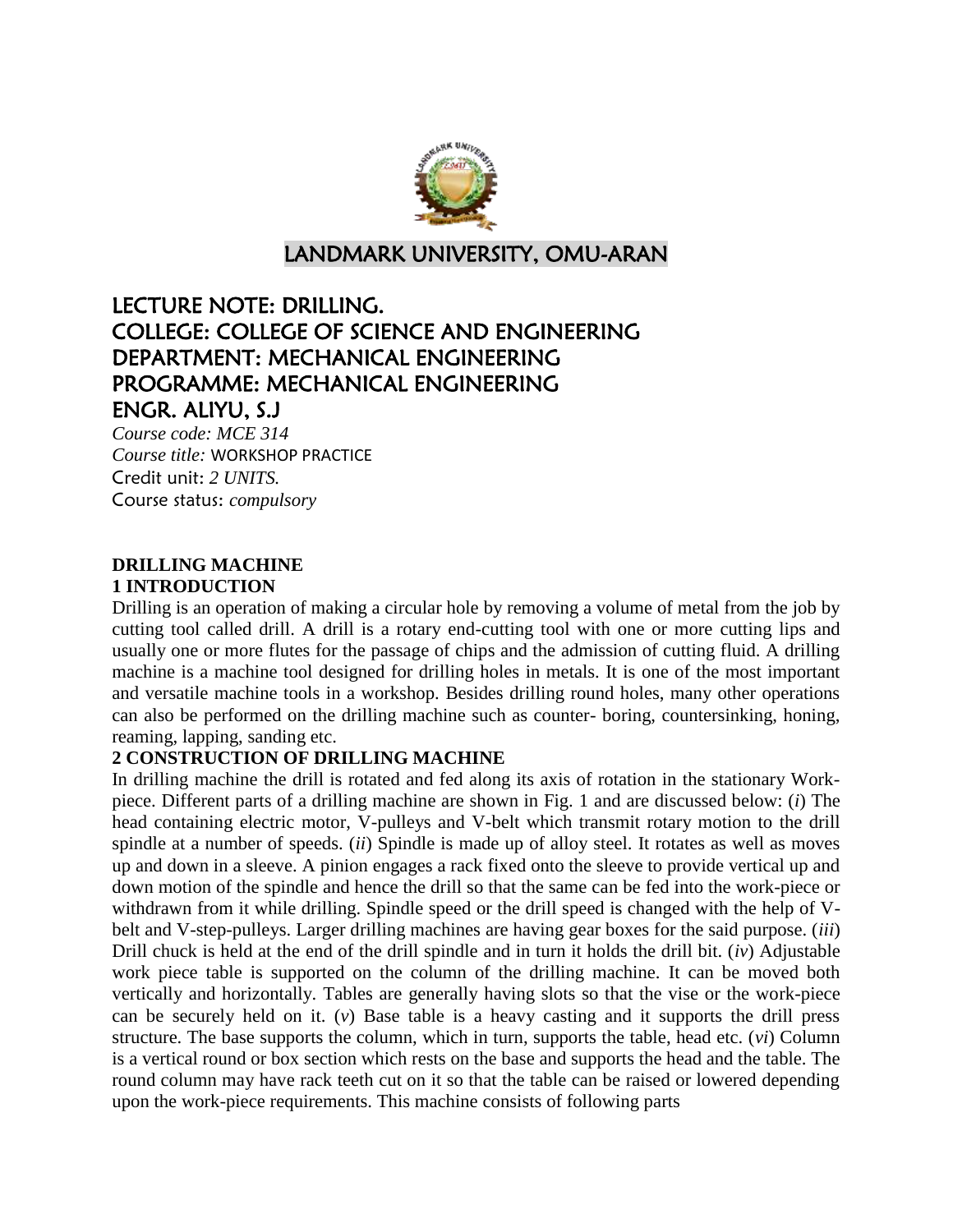- 1. Base
- 2. Pillar
- 3. Main drive
- 4. Drill spindle
- 5. Feed handle
- 6. Work table



**Fig. 1** Construction of drilling machine

## **22.3 TYPES OF DRILLING MACHINE**

Drilling machines are classified on the basis of their constructional features, or the type of work they can handle. The various types of drilling machines are:

- (1) Portable drilling machine
- (2) Sensitive drilling machine
- (*a*) Bench mounting
- (*b*) Floor mounting
- (3) Upright drilling machine
- (*a*) Round column section
- (*b*) Box column section machine
- (4) Radial drilling machine
- (*a*) Plain
- (*b*) Semi-universal
- (*c*) Universal
- (5) Gang drilling machine
- (6) Multiple spindle drilling machine
- (7) Automatic drilling machine
- (8) Deep hole drilling machine
- (*a*) Vertical
- (*b*) Horizontal

Few commonly used drilling machines are described as under.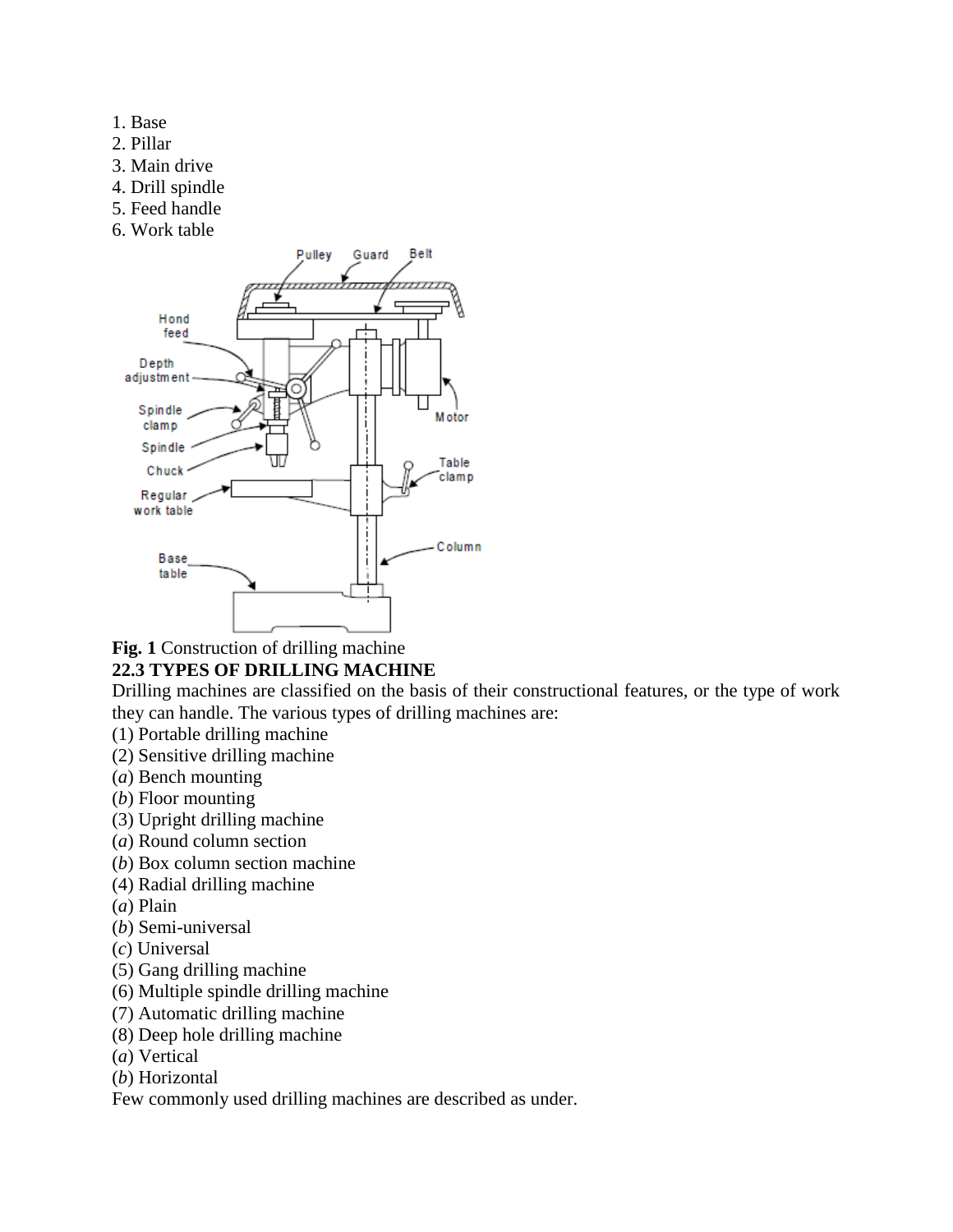#### **Portable Drilling Machine**

A portable drilling machine is a small compact unit and used for drilling holes in work-pieces in any position, which cannot be drilled in a standard drilling machine. It may be used for drilling small diameter holes in large castings or weldments at that place itself where they are lying. Portable drilling machines are fitted with small electric motors, which may be driven by both A.C. and D.C. power supply. These drilling machines operate at fairly high speeds and accommodate drills up to 12 mm in diameter.

#### **Sensitive Drilling Machine**

It is a small machine used for drilling small holes in light jobs. In this drilling machine, the workpiece is mounted on the table and drill is fed into the work by purely hand control. High rotating speed of the drill and hand feed are the major features of sensitive drilling machine. As the operator senses the drilling action in the work-piece, at any instant, it is called sensitive drilling machine. A sensitive drilling machine consists of a horizontal table, a vertical column, a head supporting the motor and driving mechanism, and a vertical spindle. Drills of diameter from 1.5 to 15.5 mm can be rotated in the spindle of sensitive drilling machine. Depending on the mounting of base of the machine, it may be classified into following types:

1. Bench mounted drilling machine, and

### 2. Floor mounted drilling machine

### **Upright Drilling Machine**

The upright drilling machine is larger and heavier than a sensitive drilling machine. It is designed for handling medium sized work-pieces and is supplied with power feed arrangement. In this machine a large number of spindle speeds and feeds may be available for drilling different types of work. Upright drilling machines are available in various sizes and with various drilling capacities (ranging up to 75 mm diameter drills). The table of the machine also has different types of adjustments. Based on the construction, there are two general types of upright drilling machine:

(1) Round column section or pillar drilling machine.

(2) Box column section.

The round column section upright drilling machine consists of a round column whereas the upright drilling machine has box column section. The other constructional features of both are same. Box column machines possess more machine strength and rigidity as compared to those having round section column.

#### **Radial Drilling Machine**

Fig. 2 illustrates a radial drilling machine. The radial drilling machine consists of a heavy, round vertical column supporting a horizontal arm that carries the drill head. Arm can be raised or lowered on the column and can also be swung around to any position over the work and can be locked in any position. The drill head containing mechanism for rotating and feeding the drill is mounted on a radial arm and can be moved horizontally on the guide-ways and clamped at any desired position. These adjustments of arm and drilling head permit the operator to locate the drill quickly over any point on the work. The table of radial drilling machine may also be rotated through 360 deg. The maximum size of hole that the machine can drill is not more than 50 mm. Powerful drive motors are geared directly into the head of the machine and a wide range of power feeds are available as well as sensitive and geared manual feeds. The radial drilling machine is used primarily for drilling medium to large and heavy work-pieces. Depending on the different movements of horizontal arm, table and drill head, the upright drilling machine may be classified into following types-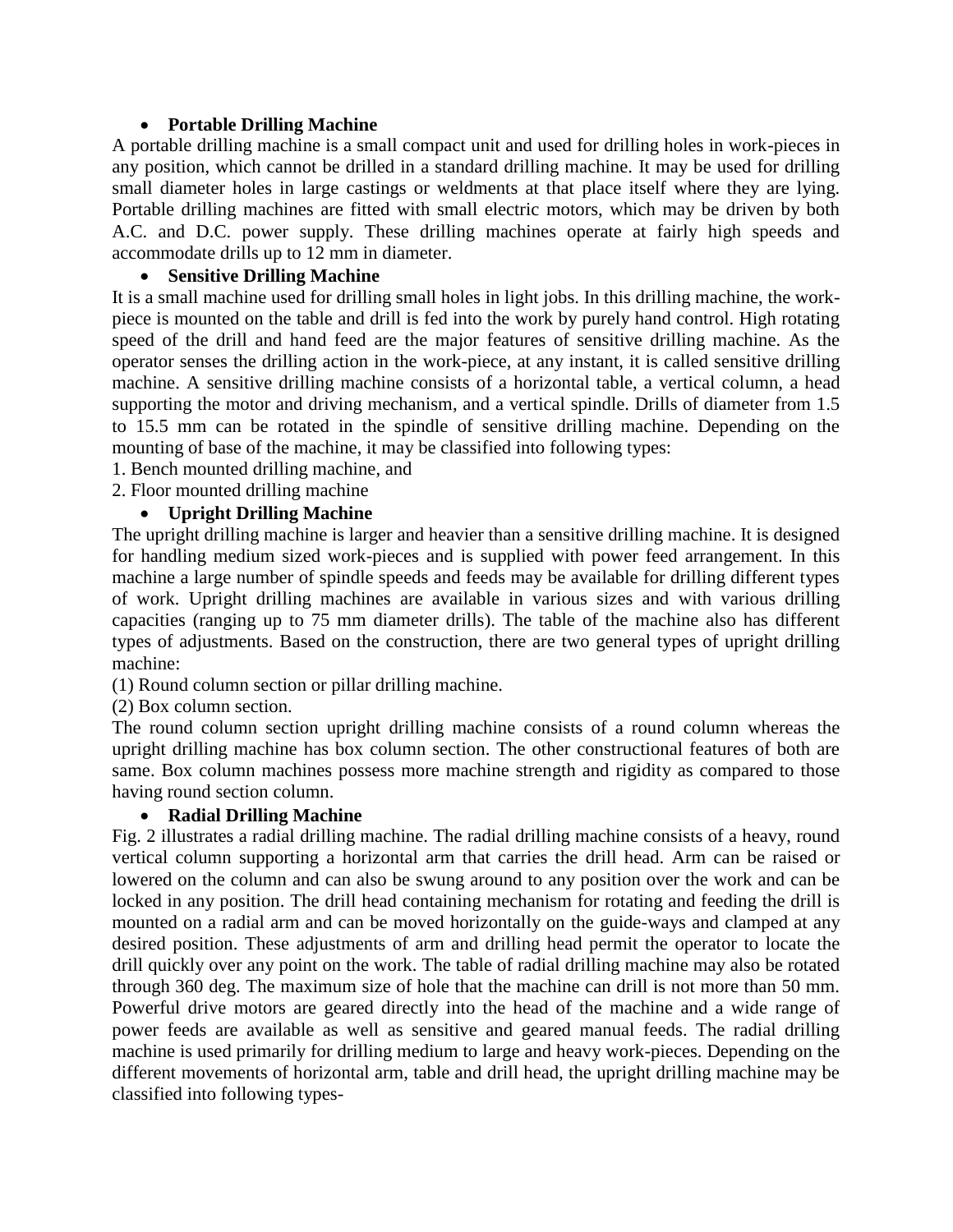- 1. Plain radial drilling machine
- 2. Semi universal drilling machine, and
- 3. Universal drilling machine.



 **Fig. 2** Radial drilling machine

#### **Parts name**

- 1. Base
- 2. Column
- 3. Radial arm
- 4. Motor for elevating arm
- 5. Elevating screw
- 6. Guide ways
- 7. Motor for driving d rill spindle
- 8. D rill head
- 9. D rill spindle

10. Table

In a plain radial drilling machine, provisions are made for following three movements -

1. Vertical movement of the arm on the column,

- 2. Horizontal movement of the drill head along the arm, and
- 3. Circular movement of the arm in horizontal plane about the vertical column.

In a semi universal drilling machine, in addition to the above three movements, the drill head can be swung about a horizontal axis perpendicular to the arm. In universal machine, an additional rotatory movement of the arm holding the drill head on a horizontal axis is also provided for enabling it to drill on a job at any angle.

**Gang Drilling Machine**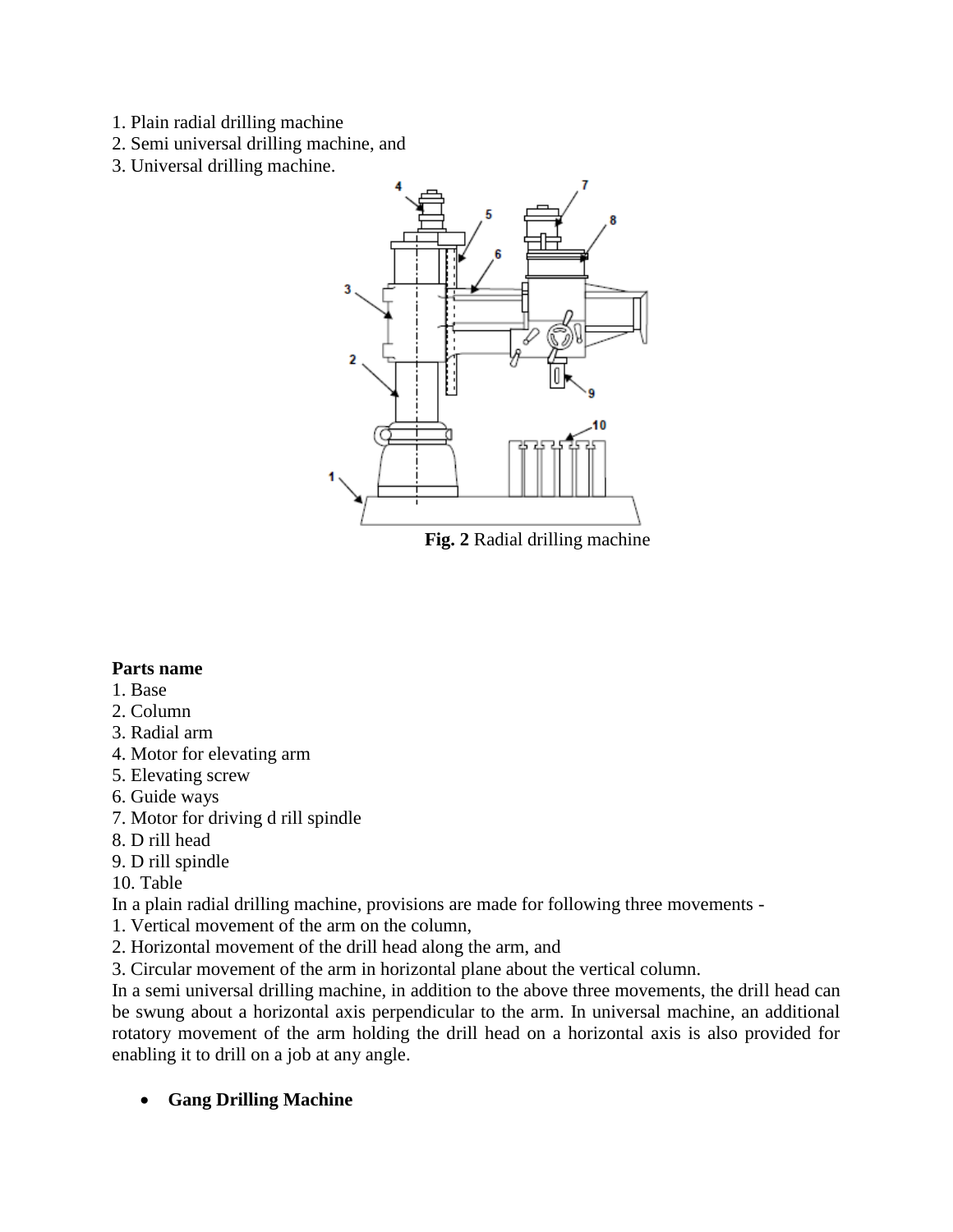In gang drilling machine, a number of single spindle drilling machine columns are placed side by side on a common base and have a common worktable. A series of operation may be performed on the job by shifting the work from one position to the other on the worktable. This type of machine is mainly used for production work.

### **Multiple-Spindle Drilling Machine**

The multiple-spindle drilling machine is used to drill a number of holes in a job simultaneously and to reproduce the same pattern of holes in a number of identical pieces in a mass production work. This machine has several spindles and all the spindles holding drills are fed into the work simultaneously. Feeding motion is usually obtained by raising the worktable.

### **TYPES OF DRILLS**

A drill is a multi point cutting tool used to produce or enlarge a hole in the work-piece. It usually consists of two cutting edges set an angle with the axis. Broadly there are three types of drills:

- 1. Flat drill,
- 2. Straight-fluted drill, and

3. Twist drill

Flat drill is usually made from a piece of round steel which is forged to shape and ground to size, then hardened and tempered. The cutting angle is usually 90 deg. and the relief or clearance at the cutting edge is 3 to 8 deg. The disadvantage of this type of drill is that each time the drill is ground the diameter is reduced. Twist drill is the most common type of drill in use today. The various types of twist drills (parallel shank type and Morse taper shank type) are shown in Fig. 3<br> $\frac{1}{5}$ 





In metric system, the drill is generally manufactured from 0.2 to 100 mm. In British system the drills sizes range from No. 1 to No. 80. Number 80 is the smallest having diameter equal to 0.0135 inch and the number 1 is the largest having diameter equal to 0.228 inch. Number 1 to number 60 is the standard sets of drills. The numbers 61 to 80 sizes drills are not so commonly used. The diameter of drills increases in steps of approximately by 0.002 inch.

### **Letter sizes**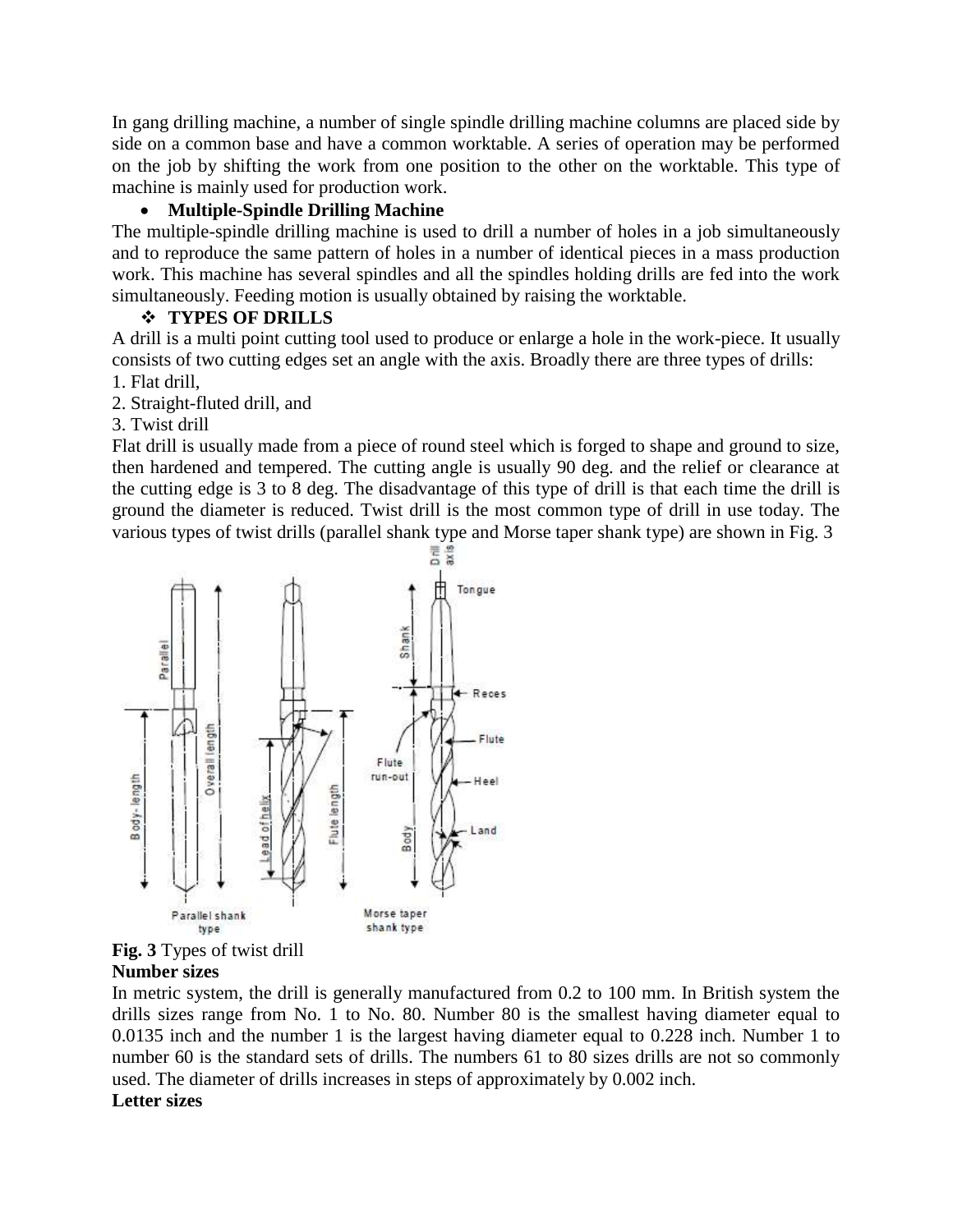The drill sizes range from A to Z, A being the smallest having diameter equal to 0.234 inch and Z being the largest having diameter equal to 0.413 inch, increasing in steps of approximately O.010 inch fractional sizes: The drill sizes range from 1/64*"* inch to 5 inch in steps of 1/64 inches up to 1.75 inches, then the steps gradually increase. The drill sizes range from A to Z, A being the smallest having diameter equal to 0.234 inch and Z being the largest having diameter equal to 0.413 inch, increasing in steps of approximately O.010 inch fractional sizes: The drill sizes range from 1/64*"* inch to 5 inch in steps of 1/64 inches up to 1.75 inches, then the steps gradually increase. The drill is generally removed by tapping a wedge shaped drift into the slot in the drilling machine spindle as shown in Fig. 22.4.



**Fig. 4** Removing a drill from drill machine

### **22.4.1 Twist Drill Geometry**

Twist drill geometry and its nomenclature are shown in Fig. 5. A twist drill has three principal parts:

(*i*) Drill point or dead center

(*ii*) Body

(*iii*) Shank.

**Drill axis** is the longitudinal centre line.

**Drill point** is the sharpened end of the drill body consisting of all that part which is shaped to produce lips, faces and chisel edge.

Lip or cutting edge is the edge formed by the intersection of the flank and face

**Lip length** is the minimum distance between the outer corner and the chisel-edge corner of the lip.

**Face** is that portion of the flute surface adjacent to the lip on which the chip impinges as it is cut from the work.

**Chisel edge** is the edge formed by the intersection of the flanks.

**Flank** is that surface on a drill point which extends behind the lip to the following flute.

**Flutes** are the grooves in the body of the drill, which provide lips, allow the removal of chips, and permit cutting fluid to reach the lips.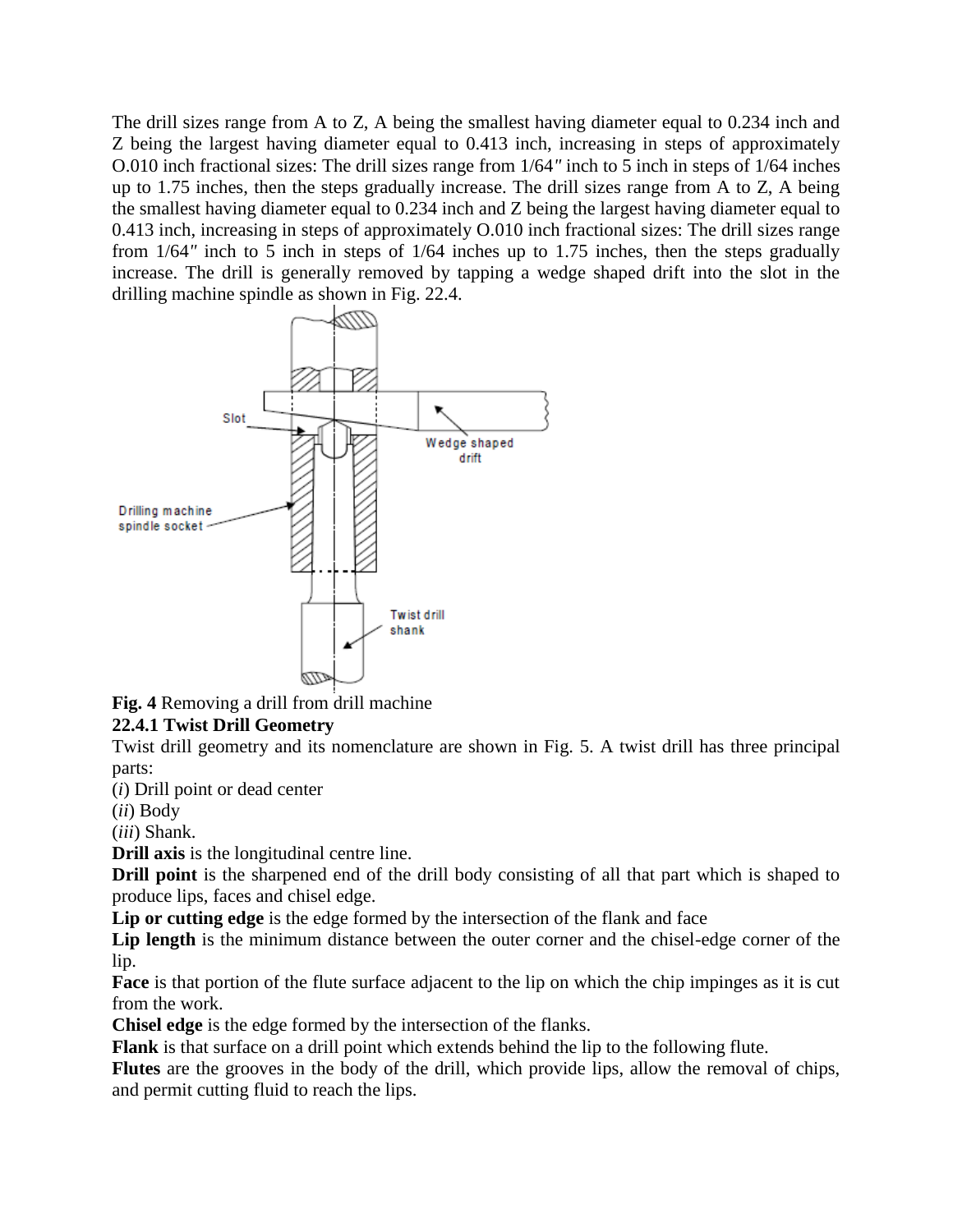**Flute length** is the axial length from the extreme end of the point to the termination of the flutes at the shank end of the body.

**Body** is that portion of the drill nomenclature, which extends from the extreme cutting end to the beginning of the shank.

**Shank** is that portion of the drill by which it is held and driven,

**Heel** is the edge formed by the intersection of the flute surface and the body clearance.

**Body clearance** is that portion of the body surface reduced in diameter to provide diametric clearance.

**Core or web** is the central portion of the drill situated between the roots of the flutes and extending from the point end towards the shank; the point end of the core forms the chisel edge.

**Lands** are the cylindrically ground surfaces on the leading edges of the drill flutes. The width of the land is measured at right angles to the flute.

**Recess** is the portion of the drill body between the flutes and the shank provided so as to facilitate the grinding of the body. Parallel shank drills of small diameter are not usually provided with a recess.

Outer corner is the corner formed by the intersection of the lip and the leading edge of the land.

**Chisel edge** comer is the corner formed by the intersection of a lip and the chisel edge.

**Drill diameter** is the measurement across the cylindrical lands at the outer corners of the drill. .

Lead of helix is the distance measured parallel to the drill axis between corresponding points on the leading edge of a flute in one complete turn of the flute.

**Helix angle** is the angle between the leading edge of the land and the drill axis.

**Rake angle** is the angle between the face and a line parallel to the drill axis. It is bigger at the face edges and decreases towards the center of the drill to nearly 0°. The result is that the formation of chips grows more un-favorable towards the centre.

Lip clearance angle is the angle formed by the flank and a plane at right angles to the drill axis; the angle is normally measured at the periphery of the drill. To make sure that the main cutting edges can enter into the material, the clearance faces slope backwards in a curve. The clearance angle is measured at the face edge, must amount to  $5^{\circ}$  up to  $8^{\circ}$ .

**Point angle** is the included angle of the cone formed by the lips.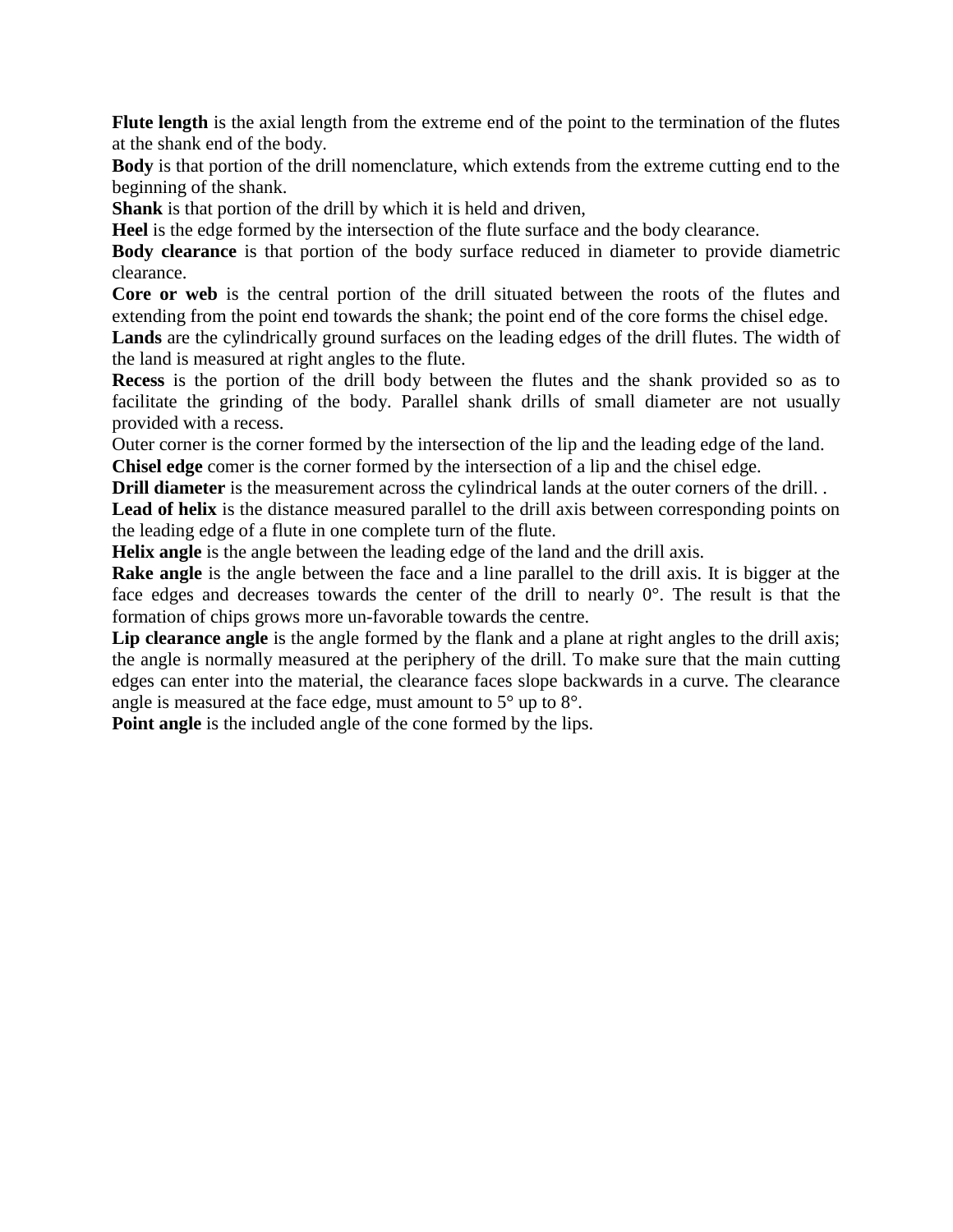

**Fig. 5** Geometry and nomenclature of twist drill

### **Drill Material**

Drills are made are made up of high speed steel. High speed steel is used for about 90 per cent of all twist drills. For metals more difficult to cut, HSS alloys of high cobalt series are used.

### **OPERATIONS PERFORMED ON DRILLING MACHINE**

A drill machine is versatile machine tool. A number of operations can be performed on it. Some of the operations that can be performed on drilling machines are:

- 1. Drilling 2. Reaming
- 
- 3. Boring 4. Counter boring
- 5. Countersinking 6. Spot facing
	-
- 7. Tapping 8. Lapping 9. Grinding 10. Trepanning.
- The operations that are commonly performed on drilling machines are drilling, reaming, lapping, boring, counter-boring, counter-sinking, spot facing, and tapping. These operations are discussed as under.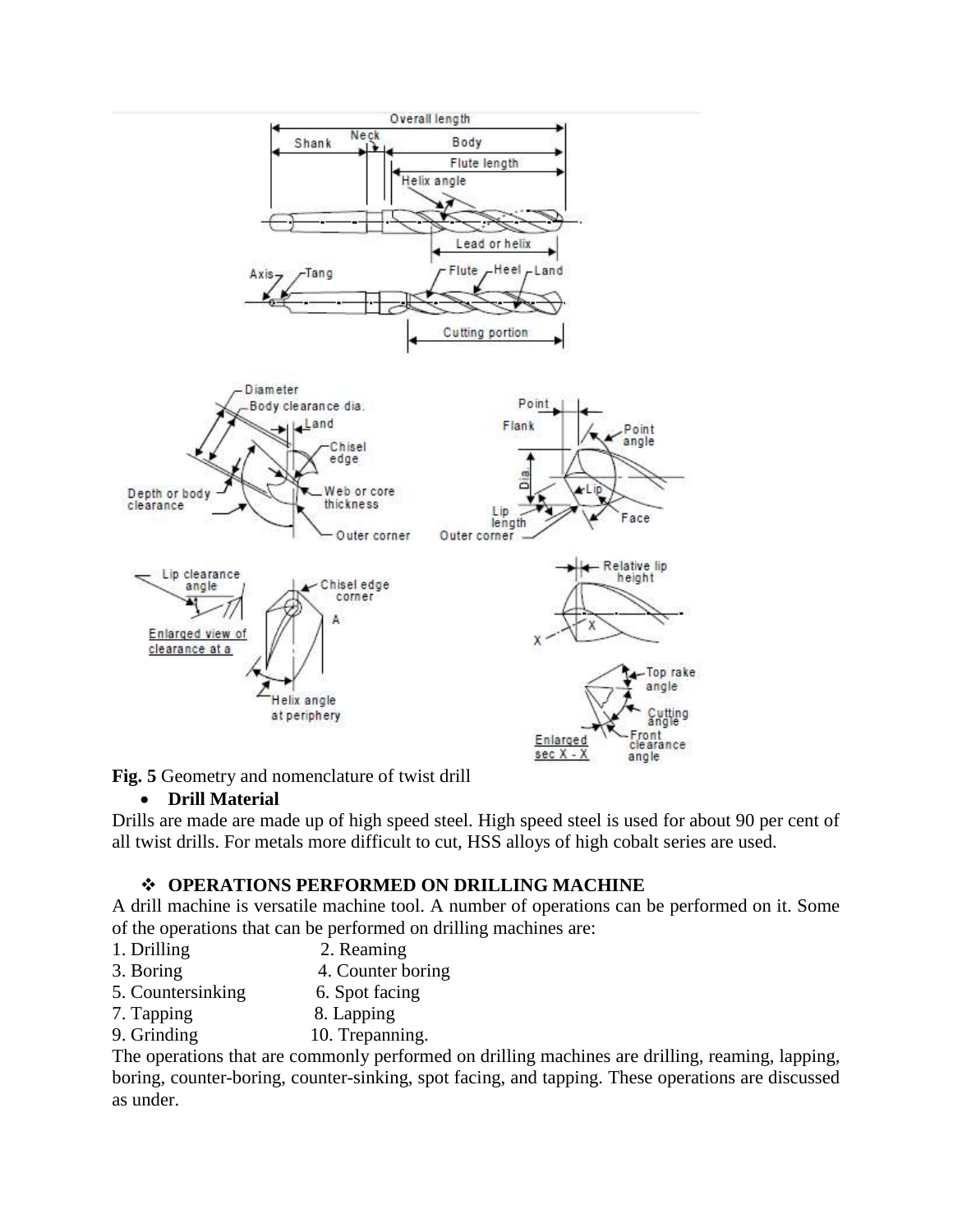#### **Drilling**

This is the operation of making a circular hole by removing a volume of metal from the job by a rotating cutting tool called drill as shown in Fig. 6. Drilling removes solid metal from the job to produce a circular hole. Before drilling, the hole is located by drawing two lines at right angle and a center punch is used to make an indentation for the drill point at the center to help the drill in getting started. A suitable drill is held in the drill machine and the drill machine is adjusted to operate at the correct cutting speed. The drill machine is started and the drill starts rotating. Cutting fluid is made to flow liberally and the cut is started. The rotating drill is made to feed into the job. The hole, depending upon its length, may be drilled in one or more steps. After the drilling operation is complete, the drill is removed from the hole and the power is turned off.



Work stationary **Fig. 6** Drilling operation

#### **Reaming**

This is the operation of sizing and finishing a hole already made by a drill. Reaming is performed by means of a cutting tool called reamer as shown in Fig. 7. Reaming operation serves to make the hole smooth, straight and accurate in diameter. Reaming operation is performed by means of a multitooth tool called reamer. Reamer possesses several cutting edges on outer periphery and may be classified as solid reamer and adjustable reamer.

Reamer rotates



Work stationary **Fig. 7** Reaming operation

### **Boring**

Fig. 8 shows the boring operation where enlarging a hole by means of adjustable cutting tools with only one cutting edge is accomplished. A boring tool is employed for this purpose.



 **Fig. 8** Boring operation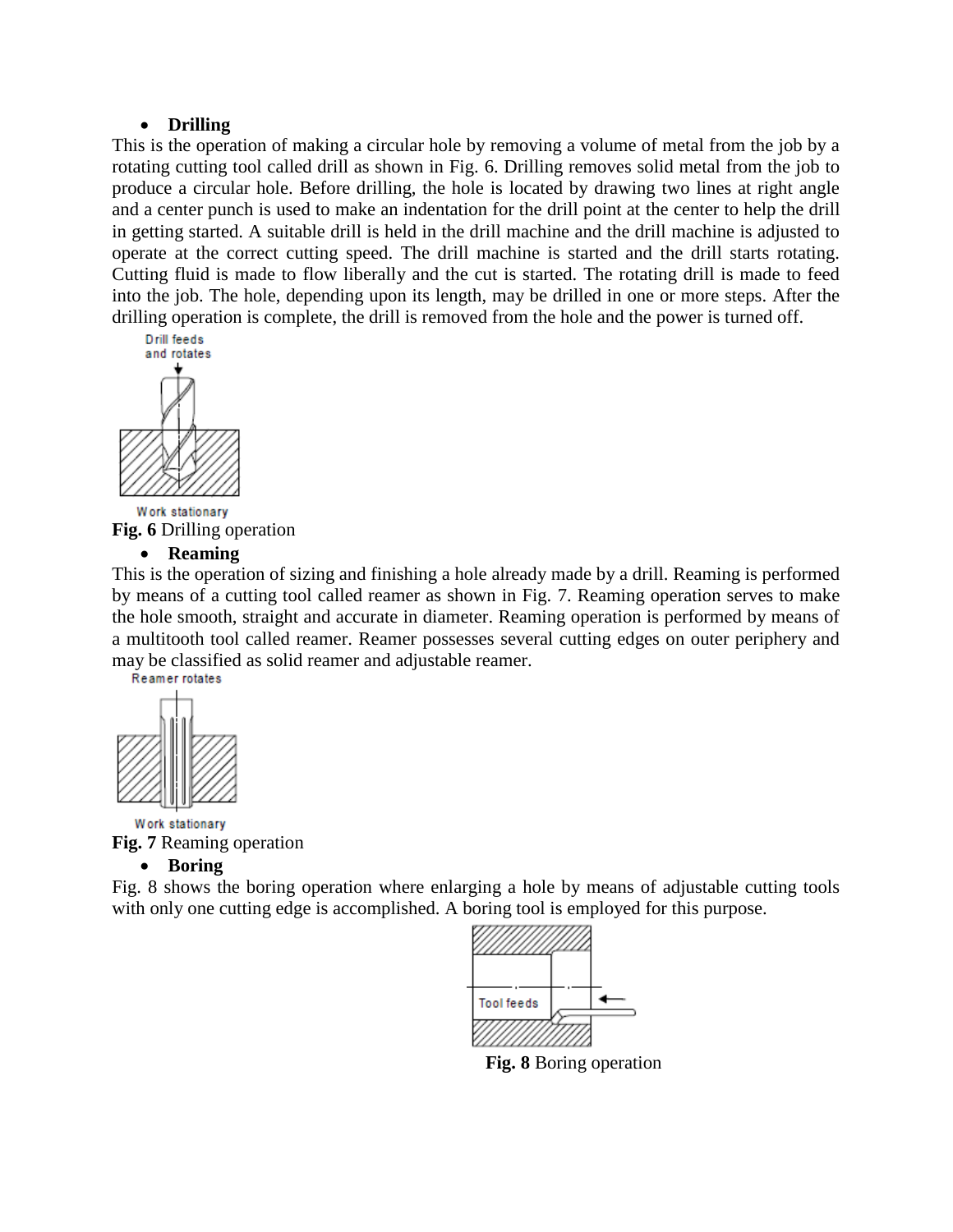#### **Counter-Boring**

Counter boring operation is shown in Fig. 22.9. It is the operation of enlarging the end of a hole cylindrically, as for the recess for a counter-sunk rivet. The tool used is known as counter-bore.



 **Fig. 9** Counter boring operation

### **Counter-Sinking**

Counter-sinking operation is shown in Fig. 10. This is the operation of making a cone shaped enlargement of the end of a hole, as for the recess for a flat head screw. This is done for providing a seat for counter sunk heads of the screws so that the latter may flush with the main surface of the work.



**Fig. 10** Counter sinking operation

### **Lapping**

This is the operation of sizing and finishing a hole by removing very small amounts of material by means of an abrasive. The abrasive material is kept in contact with the sides of a hole that is to be lapped, by the use of a lapping tool.

### **Spot-Facing**

This is the operation of removing enough material to provide a flat surface around a hole to accommodate the head of a bolt or a nut. A spot-facing tool is very nearly similar to the counterbore

### **Tapping**

It is the operation of cutting internal threads by using a tool called a tap. A tap is similar to a bolt with accurate threads cut on it. To perform the tapping operation, a tap is screwed into the hole by hand or by machine. The tap removes metal and cuts internal threads, which will fit into external threads of the same size. For all materials except cast iron, a little lubricate oil is applied to improve the action. The tap is not turned continuously, but after every half turn, it should be reversed slightly to clear the threads. Tapping operation is shown in Fig.11. The geometry and nomenclature of a tap is given in Fig. 12.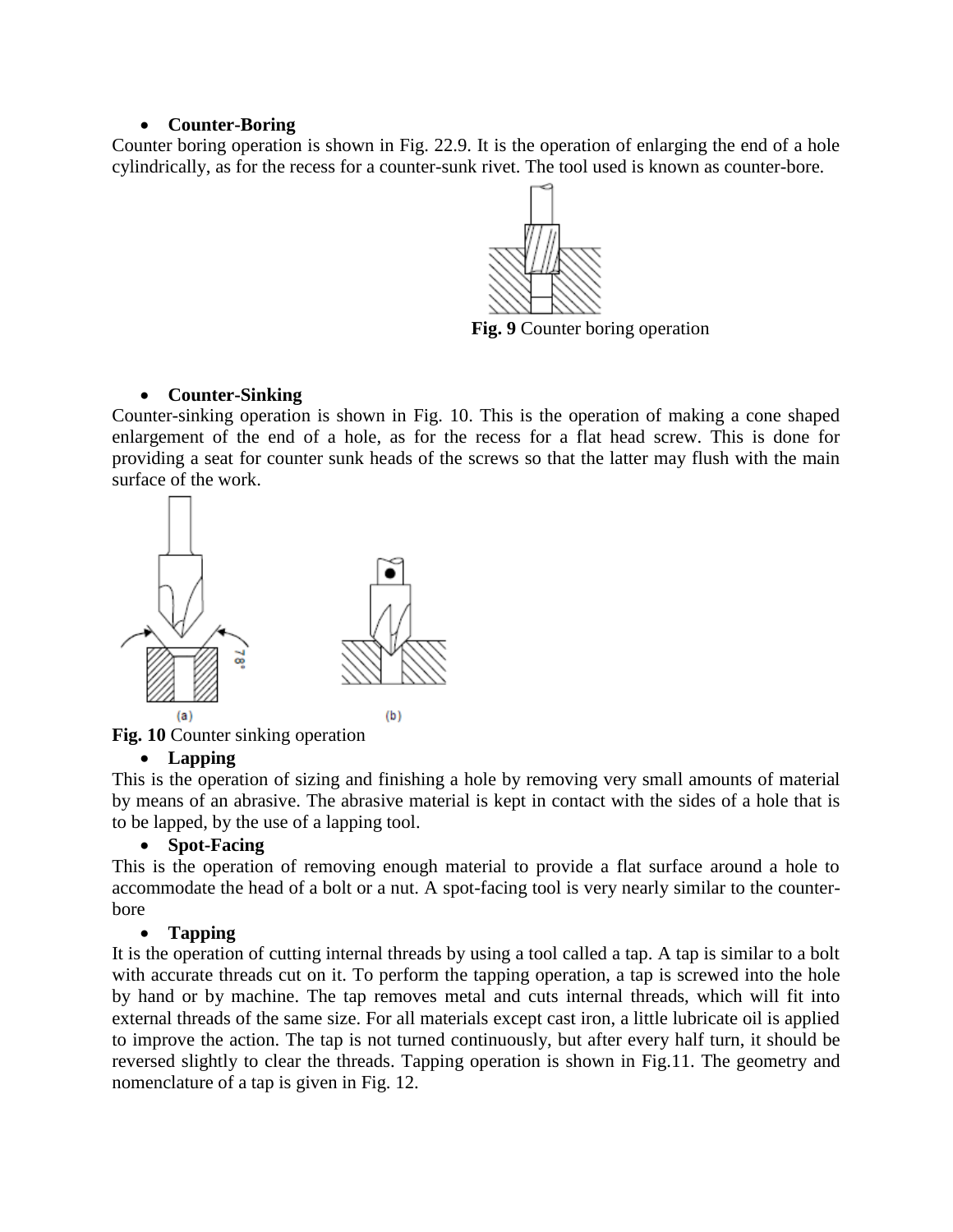

**Fig. 11** Tapping operation



Fig 12

### **Core drilling**

Core drilling operation is shown in Fig. 13. It is a main operation, which is performed on radial drilling machine for producing a circular hole, which is deep in the solid metal by means of revolving tool called drill.



 **Fig. 13** Core drilling operation